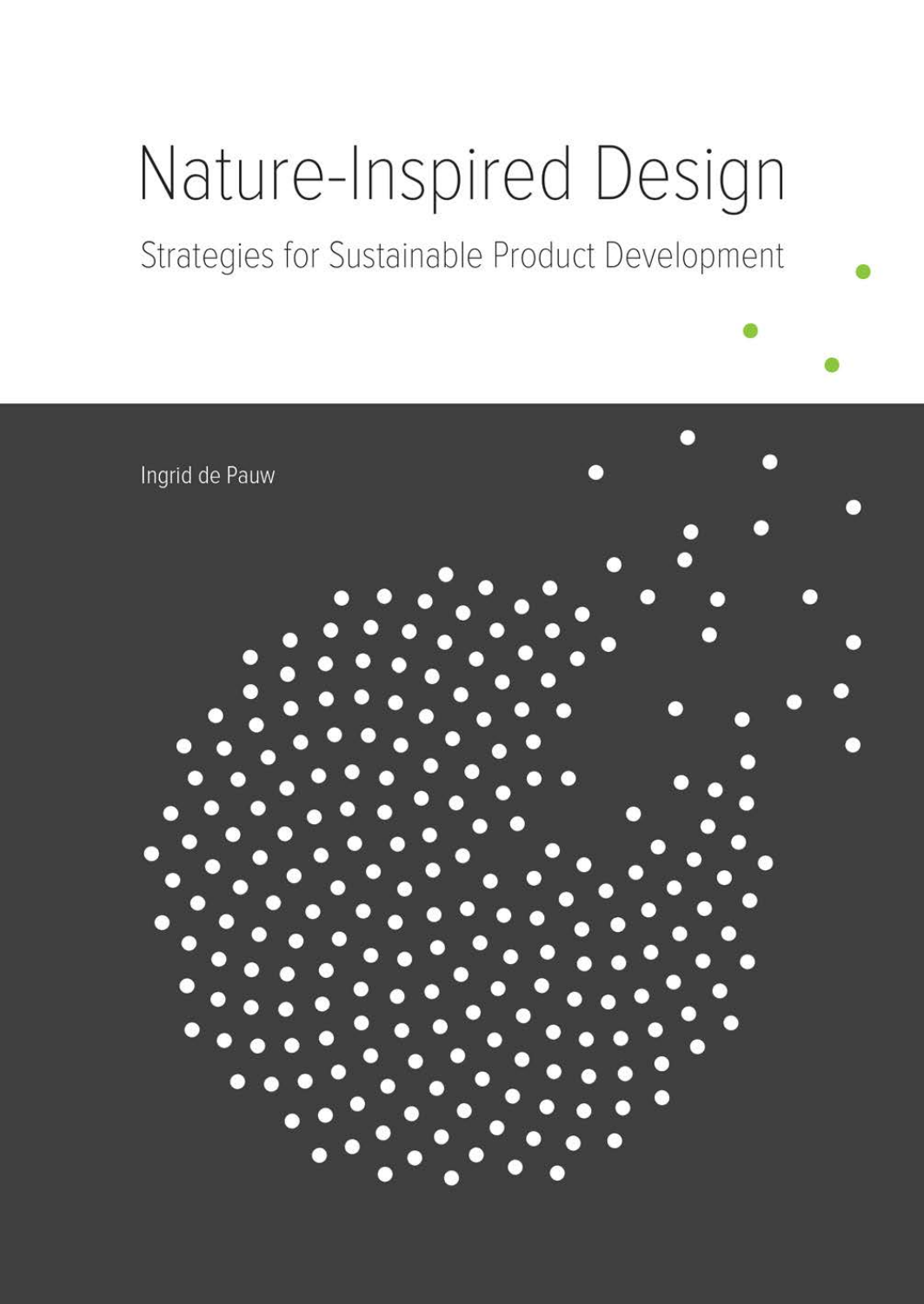# SUMMARY

Product designers can apply different strategies, methods, and tools for sustainable product development. Nature-Inspired Design Strategies (NIDS) offer designers a distinct class of strategies that use 'nature' as a guiding source of knowledge and inspiration for addressing sustainability. Biomimicry and Cradle to Cradle, two NIDS, are already being applied in product development practice and have been integrated in the curricula of higher education. However, little research has been conducted on *how* NIDS are applied and how they actually help designers with sustainable product development. Consequently, these design strategies are not supported by an empirical understanding of their applicability, benefits, and limitations. To facilitate the effective application of NIDS for sustainable product development, a first step is to explore and understand the current NIDS design practice. Accordingly, the main research question of this thesis is:

# **How do Nature-Inspired Design Strategies (NIDS) help designers in developing 'sustainable products'?**

To answer the research question, a multiple case study approach was adopted, analysing NIDS-projects to reveal how the application of the design strategies affected the design process and its outcomes. First, a comparative study was performed using student design projects, to explore which effects could be attributed to the application of NIDS. The results were used in the subsequent study of four 'real-life' design cases. Based on the analysis of in-depth interviews and project documentation, this second study generated a thorough understanding of the effects of applying NIDS in design practice.

The first three chapters of the thesis describe the research leading up to the case studies. In **Chapter 1**, we first frame the wider context of sustainable design thinking within which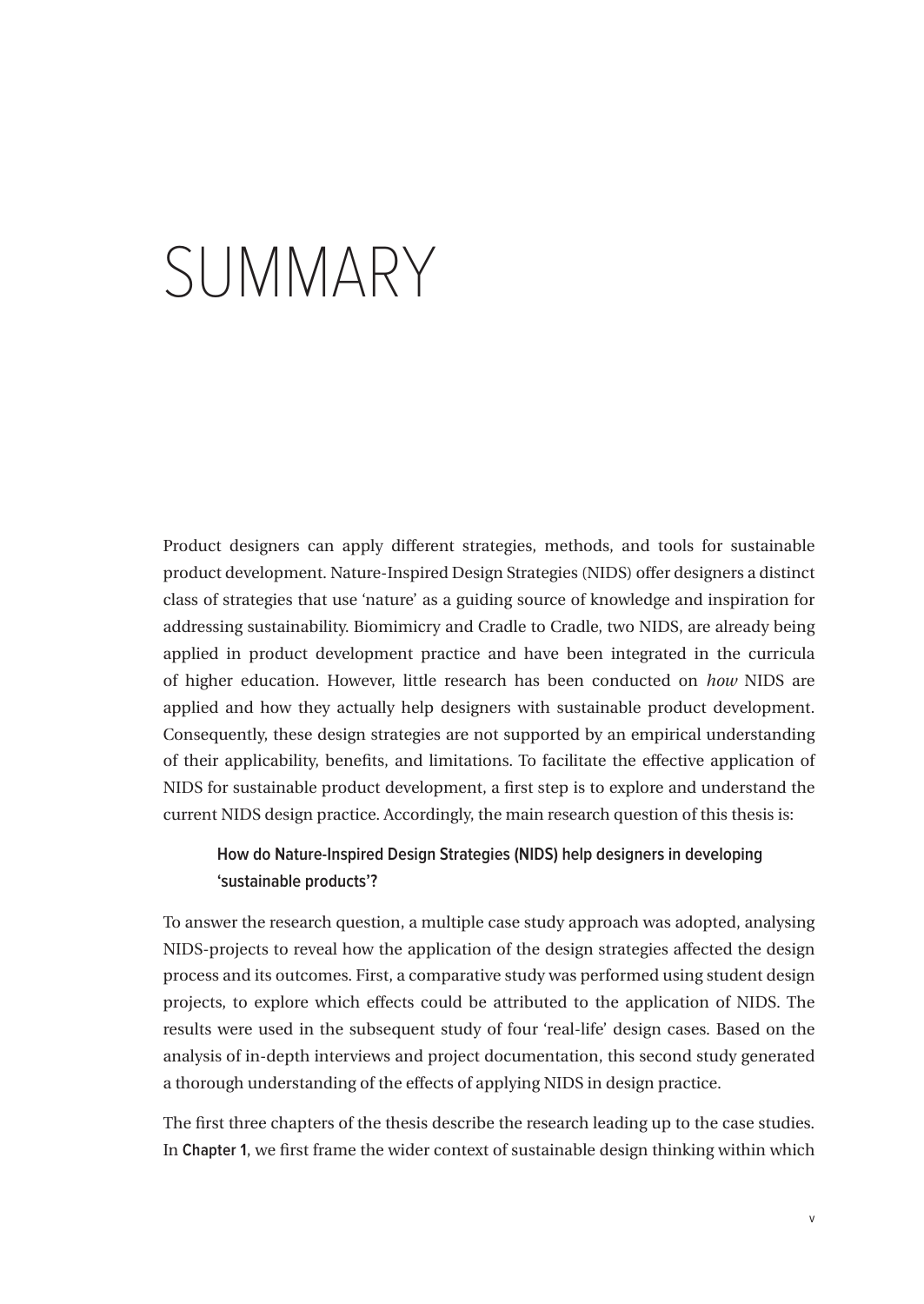#### SUMMARY

NIDS have been developed. We argue that NIDS support a changing perspective towards the aim of sustainable design which has been described as a move from 'reducing unsustainability' towards 'achieving sustainability'. Both Biomimicry and Cradle to Cradle build on this perspective of achieving sustainability and share key characteristics. In **Chapter 2** we define the term Nature-Inspired Design Strategies (NIDS) as design strategies that "base a significant proportion of their theory on 'learning from nature' and regard nature as the paradigm of sustainability". Following the definition, we analyse which design strategies can be classified as NIDS and what these strategies offer for product design, resulting in the selection of Biomimicry and Cradle to Cradle as suitable NIDS for case study research.

To be able to assess how NIDS help designers in developing 'sustainable products', we evaluate the sustainability of the case-study designs. However, as described in **Chapter 3,**  current life-cycle based assessment methods are not geared towards capturing some of the main results that NIDS strive to accomplish. Consequently, for the purposes of this study, we developed an adapted method, presented in Chapter 3, which evaluates the extent to which a product (bene)fits a sustainable environment, using assessment criteria for (environmental) sustainability.

In **Chapter 4**, we describe the case study findings from the student design projects. We compared Biomimicry and Cradle to Cradle with a more established design strategy (Ecodesign) and elicited differences specific to the application of NIDS. The results from these case-studies show how the application of different design strategies coincides with differences in a) the design focus of the student groups, b) the level at which the design assignment was interpreted, and c) the resulting solution levels. NIDS helped the design students to broaden their solution space and to include designs that provided alternative ways for fulfilling product functions, system functions, and user needs. The analysis highlighted two distinct features of NIDS contributing to these findings. Both Biomimicry and Cradle to Cradle offer challenging 'absolute' design principles for guiding the design process, and both strategies trigger the integration of context-specific solutions that reach beyond the design of the product, for instance solutions that include a recycling infrastructure coupled to specific local companies. In addition, the study showed that the student groups did not apply all steps offered by the design strategies, which may have led to partial implementation of the design philosophy on which the strategies are based. In the case of NIDS, this finding is particularly relevant, as Biomimicry and Cradle to Cradle currently lack quantitative design tools for evaluating the environmental impact of the designs, when compared to Ecodesign.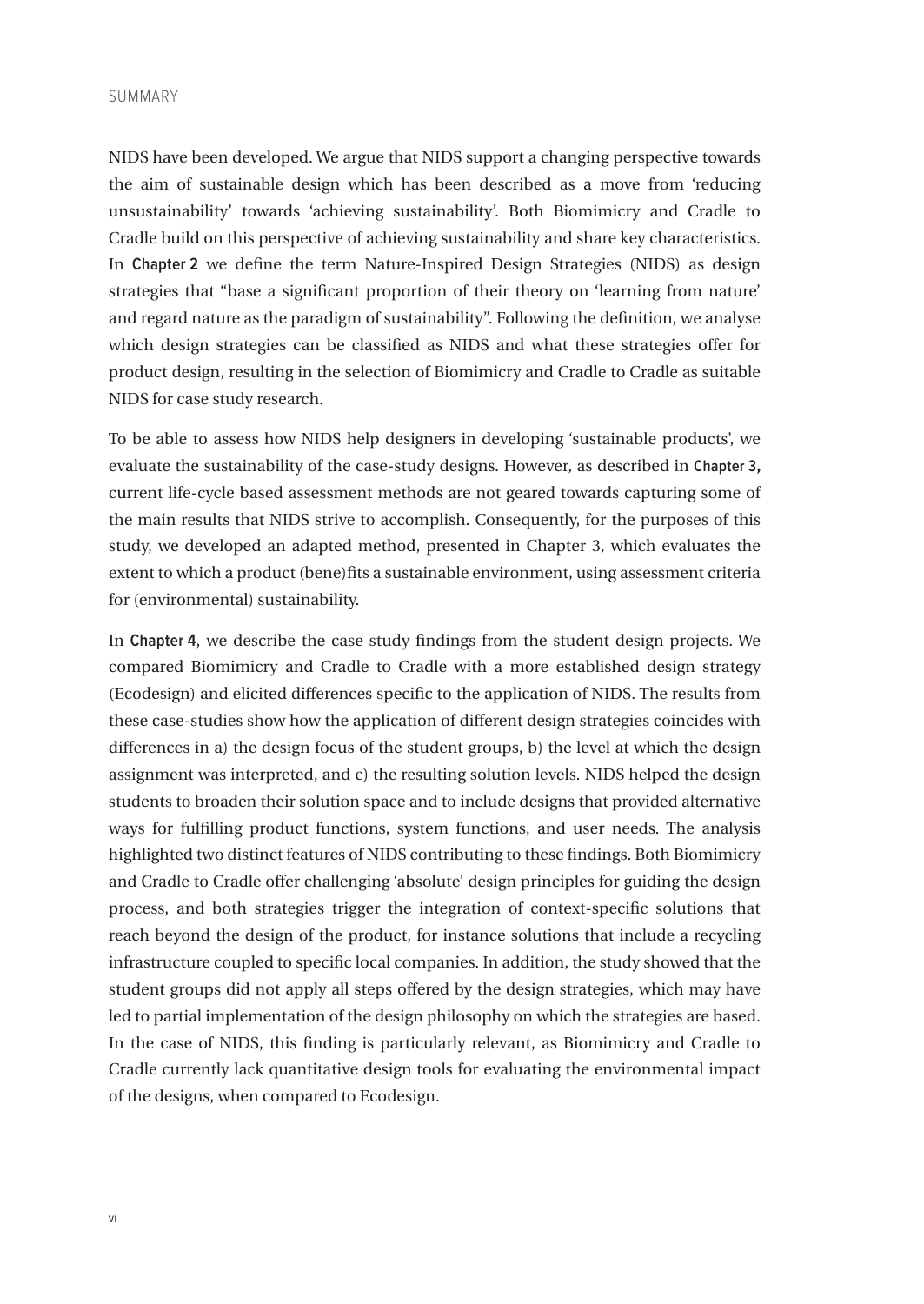**Chapter 5** presents the results from the case-studies of real-life projects. These cases confirm that application-level is an important variable to consider: designers have their 'own way' of applying the design principles, methods, and tools that NIDS offer and do not apply all of the strategy elements. However, the design principles they applied activated the designers to set ambitious targets and to adopt a 'systems approach'. In each of the four real life cases, the designer/design teams engaged in designing parts of the 'material cycle'. These results were achieved by cooperating with suppliers, by selecting different materials or even developing new material combinations, and in some cases by implementing functional innovations that eliminated materials containing potentially harmful ingredients for which no cycle could be established.

In **Chapter 6**, we evaluate the outcomes of the real-life cases using the assessment method and criteria for environmental sustainability developed in Chapter 3. The assessment shows that NIDS helped designers meet specific sustainability criteria on the level of product components and, to a limited extent, achieve beneficial impacts. The designers thus achieved more than a reduction of environmental impacts for specific components. These results indicate that, in principle, NIDS are capable of helping designers to 'achieve' one or more criteria for environmental sustainability, especially with respect to establishing material loops. However, at a product level, none of the case study projects succeeded in meeting all criteria; the designers focused on specific principles at the expense of others. This poses the risk that the solutions, while realising break-through solutions in terms of specific issues such as cycling of resources, may generate increased environmental impacts within the current system in which they are produced, used, and cycled.

**Chapter 7** presents the main conclusions from the study. They capture the understanding of NIDS we generated from this study, which we summarize here:

- Nature-Inspired Design Strategies offer a design philosophy for integrating environmental sustainability in product development, building on the perspective of 'achieving sustainability'. This perspective challenges designers to develop products that, like their natural counterparts, fit within and even benefit the 'ecosystem' of which they are part.
- At an operational level, Biomimicry and Cradle to Cradle provide design principles and tools conveying ecosystem knowledge for implementing this philosophy within the design process. This study illustrates how the principles helped designers to set ambition levels and to guide the design process.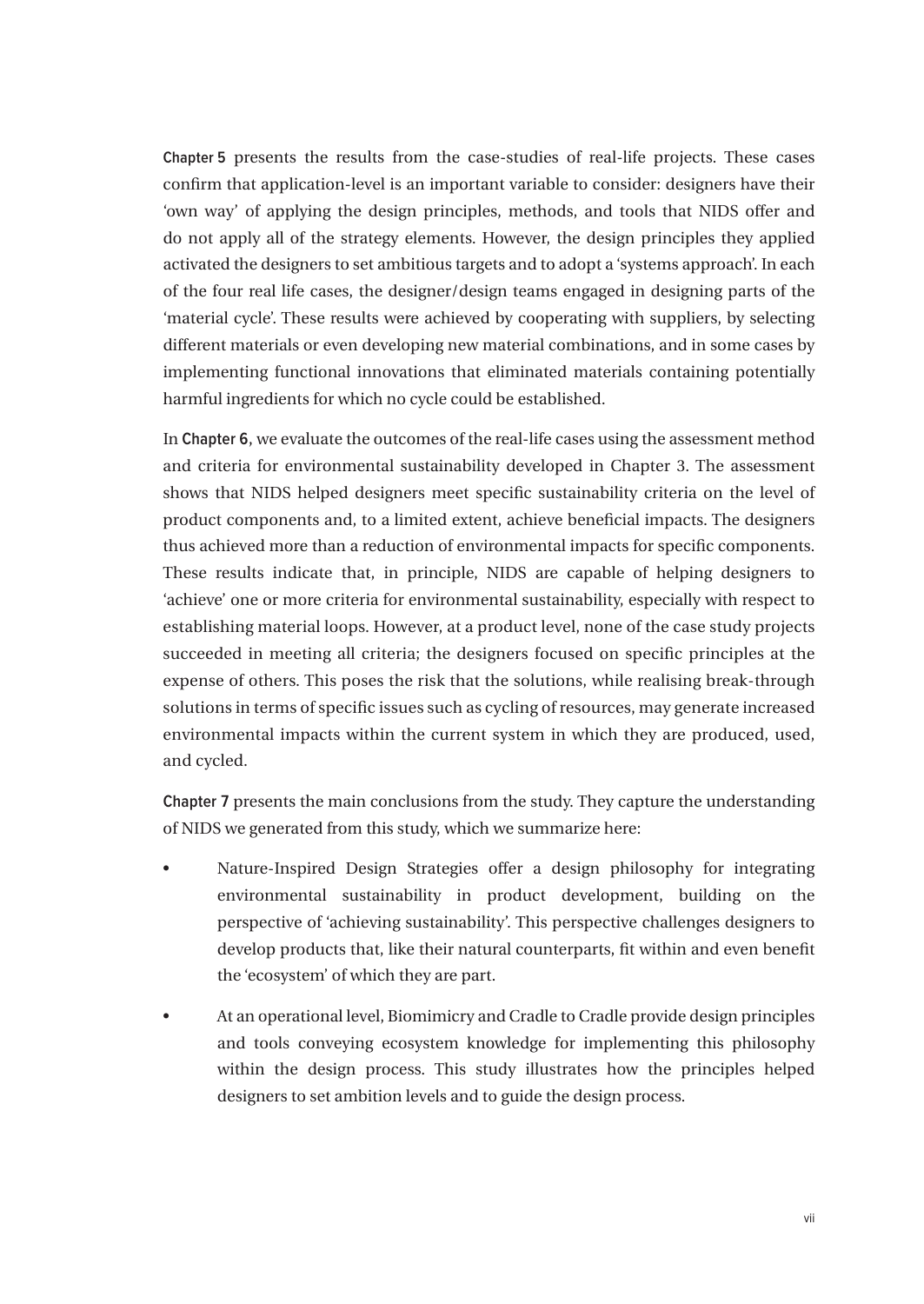#### SUMMARY

- The cases included in this study show that NIDS helped designers to achieve solutions that include more than the design of the product (the artefact), thereby tackling hurdles for realising environmental sustainability, especially concerning the cycling of resources.
- However, NIDS offer no tools that help designers to pinpoint potentially adverse impacts of their designs across the product life cycle. The study demonstrated how the partial application of NIDS by designers can lead to such impacts.

This PhD study has generated several propositions for the way in which NIDS affect the design process and its outcomes, thereby providing starting points for follow-up research. Furthermore, the findings gave rise to recommendations for the development of tools that can remove current obstacles in the application of NIDS. The thesis ends with the author's recommendations for designers who are currently putting NIDS into practice, and for the educators who are encouraging the next generation of designers to learn from and be inspired by nature.

### 

# TRADITIONAL DESIGN

# ECO-EFFICIENCY

## NATURE-INSPIRED DESIGN



Figure 7.1: Visualisation of the differences in the primary objectives of eco-efficiency strategies and natureinspired design strategies (NIDS) in terms of resource flows (based on Braungart et al., 2008)